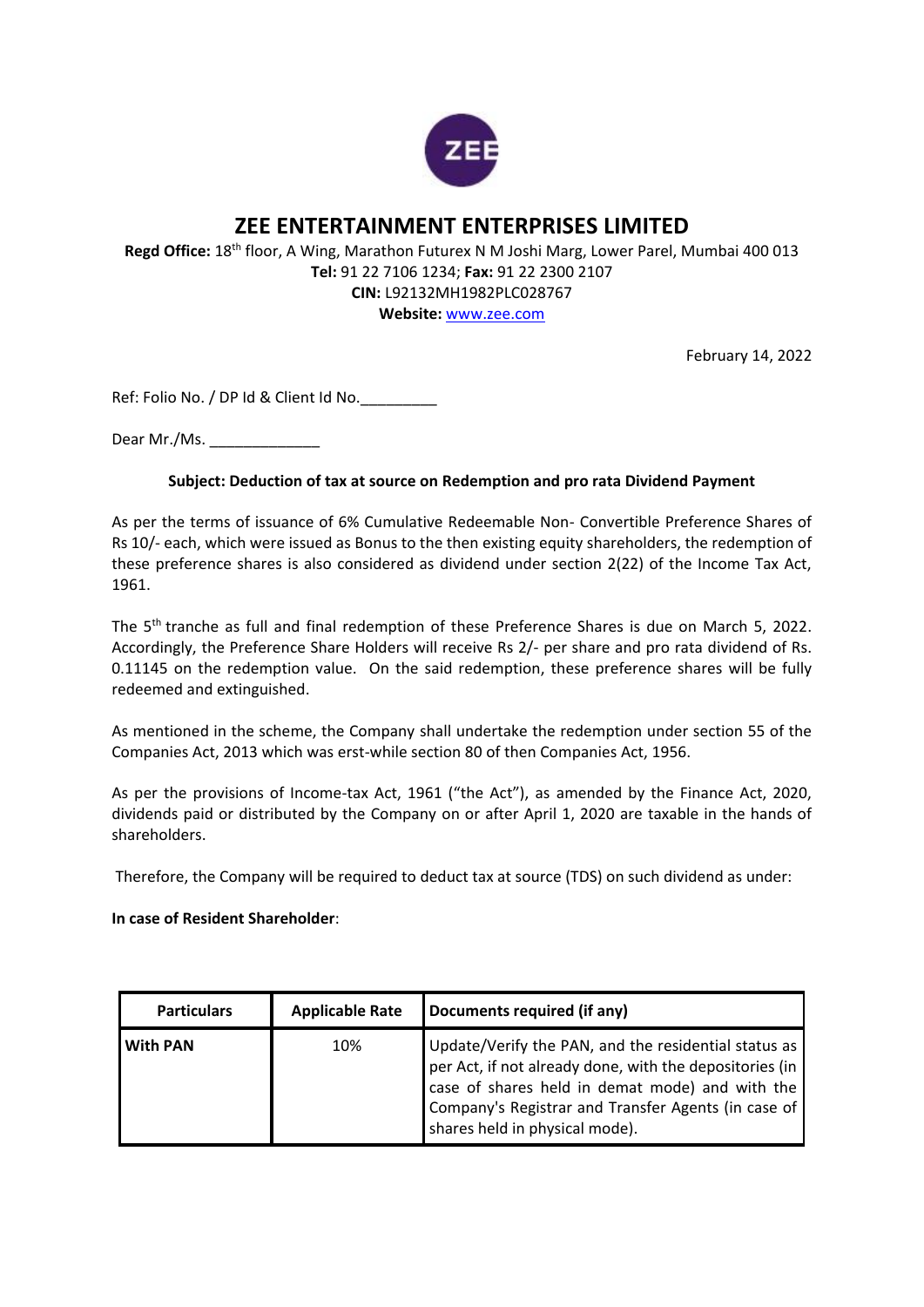| Without PAN/<br><b>Invalid PAN</b>                                                                                       | 20%                           |                                                                                                                                                                                                                                                                                                                                                                    |
|--------------------------------------------------------------------------------------------------------------------------|-------------------------------|--------------------------------------------------------------------------------------------------------------------------------------------------------------------------------------------------------------------------------------------------------------------------------------------------------------------------------------------------------------------|
| <b>Submitting Form</b><br>15G (person other<br>than company or<br>firm/Form 15H<br>(individual above<br>age of 60 years) | <b>NIL</b>                    | Duly signed Form 15G or 15H (as may be applicable in<br>duplicate) is to be furnished along with self-attested<br>copy of PAN card. (This form can be submitted only in<br>case the shareholder's tax on estimated total income<br>for FY 2021-22 is below limit)<br>The Forms can be downloaded from the link given at<br>the end of this communication.          |
| <b>Submitting Order</b><br>under Section 197<br>of the Act                                                               | Rate provided in<br>the Order | Lower/NIL withholding tax certificate obtained from<br>tax authority. Required to furnish a self-attested copy<br>of the same. The certificate should be valid for the FY<br>2021-22 and should cover the dividend income.                                                                                                                                         |
| <b>Insurance</b><br><b>Companies for</b><br>whom Sec 194 of<br>the Act is not<br>applicable                              | <b>NIL</b>                    | Documentary evidence that the said provisions are<br>not applicable                                                                                                                                                                                                                                                                                                |
| Person covered u/s<br>196 of the act (e,g,<br>Mutual Fund, Govt.                                                         | <b>NIL</b>                    | Documentary evidence that the person is covered<br>under said Section 196 of the Act                                                                                                                                                                                                                                                                               |
| <b>Alternative</b><br><b>Investment Fund</b><br>(AIF) established in<br>India                                            | <b>NIL</b>                    | Self-declaration that they are specified in Section 10<br>(23FBA) of the Act and established as Category I or<br>Category II AIF under the SEBI regulations along with<br>self-attested copy of PAN card and registration<br>certificate issued by SEBI (OR) Documentary evidence<br>that the person is covered by Notification No.<br>51/2015 dated June 25, 2015 |

**Please note that notwithstanding the above, tax would not be deducted on payment of dividend to resident individual shareholder, if total dividend paid/payable during FY 2021-22 does not or is not likely to exceed Rs. 5,000.**

**Non-Resident Shareholder**:

| <b>Particulars</b>                                                                                    | <b>Applicable Rate</b>                         | Documents required (if any)                                                                                                                                                                                           |
|-------------------------------------------------------------------------------------------------------|------------------------------------------------|-----------------------------------------------------------------------------------------------------------------------------------------------------------------------------------------------------------------------|
| Foreign<br>Institutional<br>Investors (FIIs) /<br><b>Foreign Portfolio</b><br><b>Investors (FPIs)</b> | 20% (plus<br>applicable<br>surcharge and cess) | None                                                                                                                                                                                                                  |
| <b>Other Non-resident</b><br>shareholders                                                             | 20% (plus<br>applicable<br>surcharge and cess) | Update/Verify the PAN, legal entity status and the<br>residential status as per the Act, if not already done,<br>with the depositories (in case of shares held in<br>demat mode) and with the Company's Registrar and |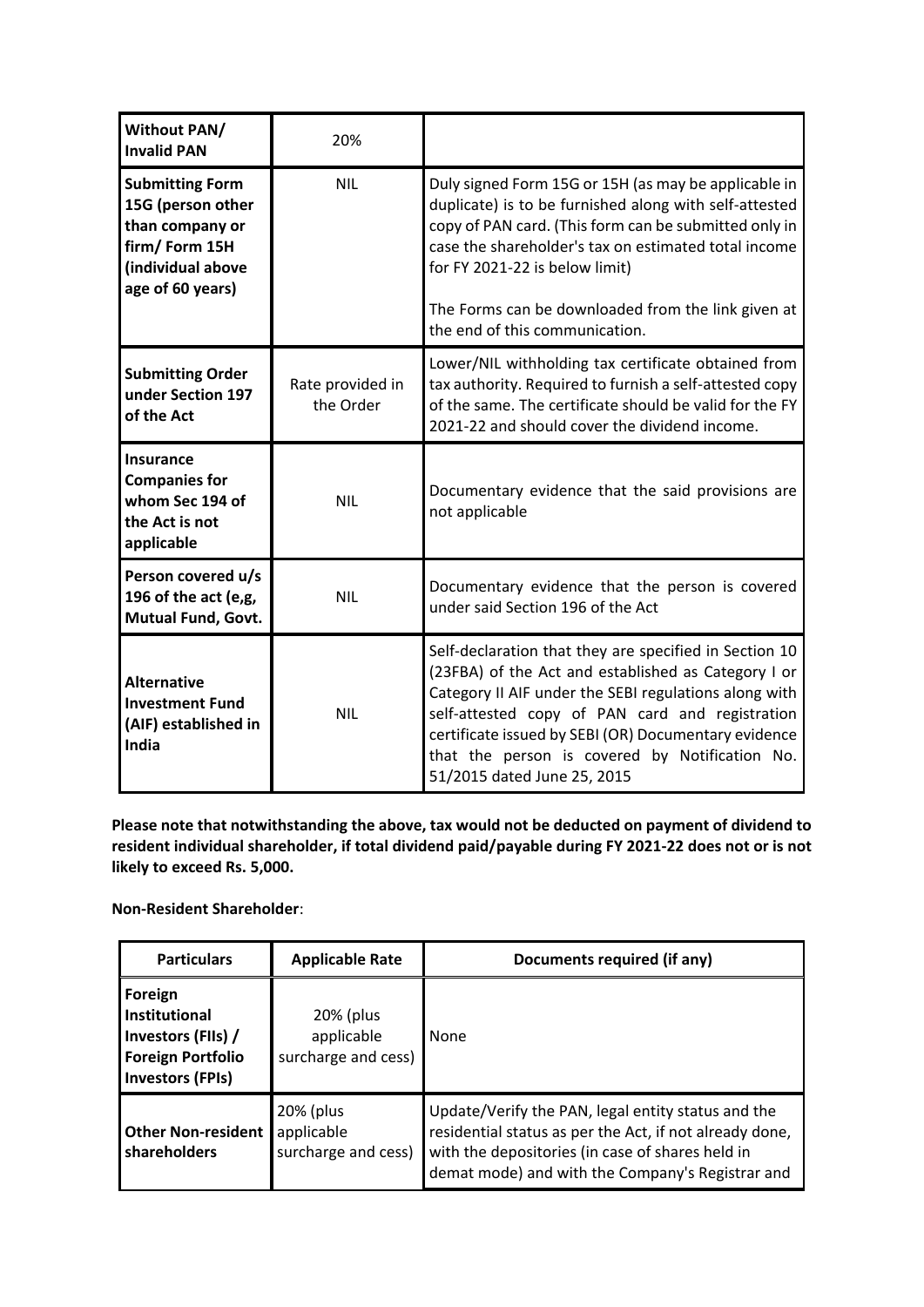|                                                                                          | OR<br>Rate under relevant<br><b>Double Taxation</b><br>Avoidance<br>Agreement<br>(Whichever is<br>lower) | Transfer Agents (in case of shares held in physical<br>mode).<br>In order to apply the Tax Treaty rate, ALL the below<br>mentioned documents would be required:<br>1. Self-Attested copy of Indian Tax Identification<br>number or PAN, if available<br>2. Self-Attested copy of the Tax Residency Certificate<br>(TRC) applicable for the period April 2021 to<br>March 2022 obtained from the tax authorities of<br>the country of which the shareholder is a resident.<br>3. Self-declaration in Form 10F duly filled and signed.<br>The declaration format can be downloaded from<br>the link given at the end of this communication.<br>4. Self-declaration from Non-resident, primarily<br>covering the following:<br>Non-resident is eligible to claim the benefit of<br>respective tax treaty;<br>Non-resident receiving the dividend income is the<br>beneficial owner of such income;<br>Dividend income is not attributable/effectively<br>connected to any Permanent Establishment (PE)<br>or Fixed Base in India;<br>Non-resident complies with any other condition<br>prescribed in the relevant Tax Treaty and<br>provisions under the Multilateral Instrument<br>('MLI');<br>Non-resident does not have a place of effective<br>management in India.<br>Application of the beneficial rate of tax treaty for TDS<br>is at the discretion of the Company and shall depend<br>upon completeness of the documentation and review<br>of the same by the Company.<br>The declaration format can be downloaded from the<br>link given at the end of this communication. |
|------------------------------------------------------------------------------------------|----------------------------------------------------------------------------------------------------------|-----------------------------------------------------------------------------------------------------------------------------------------------------------------------------------------------------------------------------------------------------------------------------------------------------------------------------------------------------------------------------------------------------------------------------------------------------------------------------------------------------------------------------------------------------------------------------------------------------------------------------------------------------------------------------------------------------------------------------------------------------------------------------------------------------------------------------------------------------------------------------------------------------------------------------------------------------------------------------------------------------------------------------------------------------------------------------------------------------------------------------------------------------------------------------------------------------------------------------------------------------------------------------------------------------------------------------------------------------------------------------------------------------------------------------------------------------------------------------------------------------------------------------------------------------------------------------------|
| <b>Submitting Order</b><br>u/s 197 (i.e. lower<br>or NIL withholding<br>tax certificate) | Rate provided in<br>the Order                                                                            | Lower/NIL withholding tax certificate obtained from<br>tax authority. The certificate should be valid for the<br>FY 2021-22 and should cover the dividend income.                                                                                                                                                                                                                                                                                                                                                                                                                                                                                                                                                                                                                                                                                                                                                                                                                                                                                                                                                                                                                                                                                                                                                                                                                                                                                                                                                                                                                 |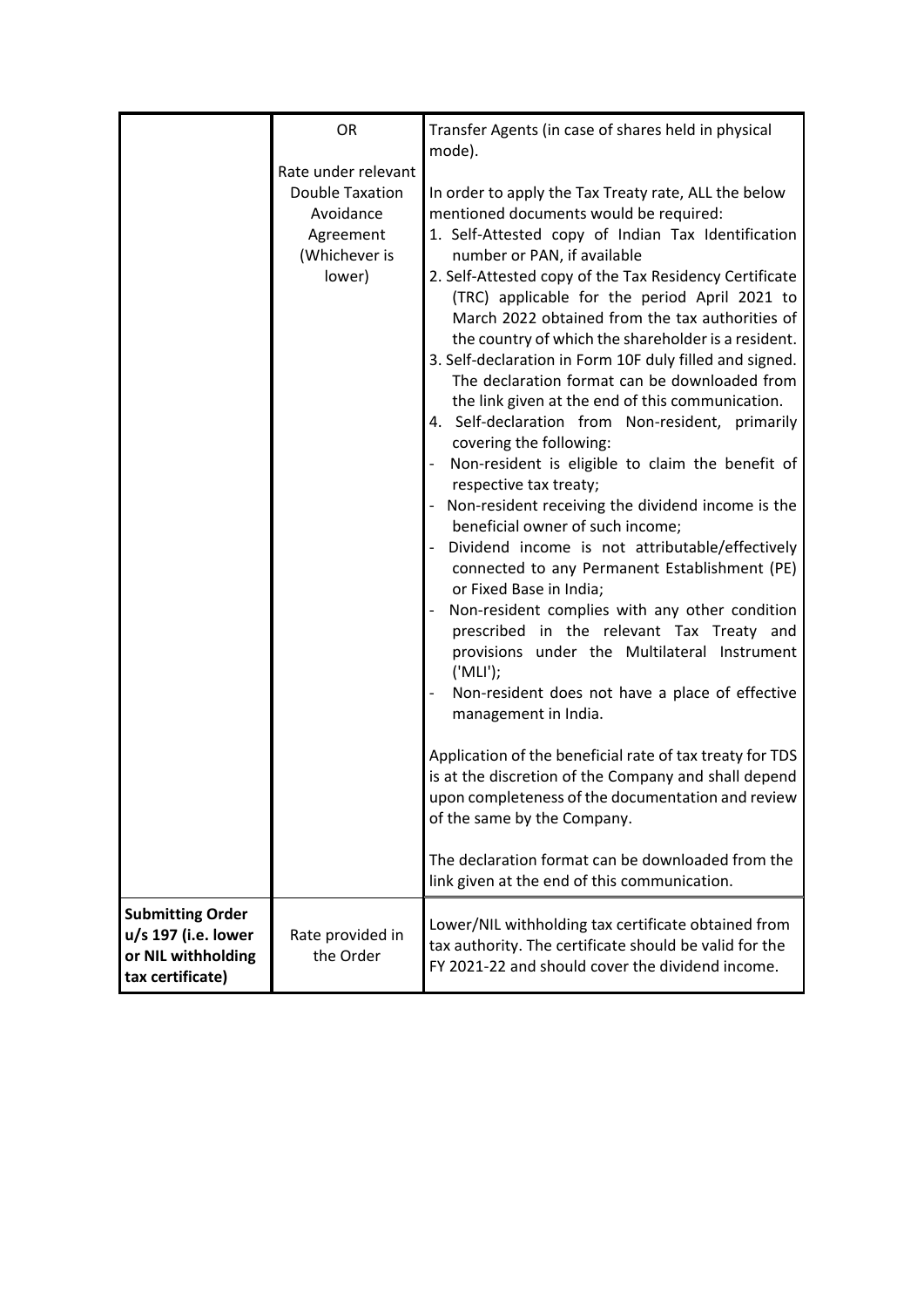## **Applicable TDS rates in the cases of non-filers of Return of Income**

As per the provisions of Section 206AB of the Act, inserted by Finance Act, 2021, if any TDS is deductible from a "specified person", then, TDS would be deducted at higher of the following rates-

- (a) at twice the rate specified in the relevant provision of the Act;
- (b) at twice the rate or rates in force;
- (c) at the rate of 5%.

For the above purpose, "specified person" means a person, being a resident or a non-resident having a Permanent Establishment (PE) in India,- (i) who has not filed Return of Income for two consecutive assessment years relevant to the financial years immediately preceding the financial year in which TDS is deductible (for which time limit for filing Return of Income has expired); and (ii) the aggregate of TDS deducted and TCS collected in the case of such person is Rs. 50,000 or more in each of the aforesaid two financial years. Accordingly, if, at the time of deducting TDS, the status of a resident shareholder or a non-resident shareholder (having a PE in India), as shown by the system of the Income-tax Department, is "specified person", TDS would be deductible at twice the normally applicable rate or 5%, whichever is higher. Further, if owing to non-availability of PAN of a shareholder who is a "specified person" under section 206AB of the Act, the provisions of section 206AA are also applicable, TDS would be deductible at the rate applicable under section 206AA or under section 206AB of the Act, whichever is higher. In the cases of resident shareholders, if PAN of a shareholder is not updated, it shall be assumed that the shareholder is a "specified person" for the purpose of section 206AB of the Act and TDS would be regulated accordingly.

It may be noted that, the provisions of Section 206AB shall not be applicable in the cases of nonresident shareholders not having a PE in India. For this purpose, the expression PE (i.e., permanent establishment) includes a fixed place of business through which the business of the non-resident is wholly or partly carried on.

Thus, if a non-resident shareholder, who is otherwise liable for higher TDS under Section 206AB, submits a duly signed and verified declaration confirming that he/she does not have a PE in India, the provisions of Section 206AB would not come into play and TDS would be deductible at the normally applicable rate. In absence of such a declaration, TDS would be regulated as per the provisions of section 206AB of the Act

You may view / download the respective forms from the following links:

[Click here](https://www.linkintime.co.in/website/GoGreen/2020/Update/Zee_Entertainment_Enterprises_Ltd/Encl_1-FORM_15G.pdf) to download – 15G

[Click here](https://www.linkintime.co.in/website/GoGreen/2020/Update/Zee_Entertainment_Enterprises_Ltd/Encl_2-FORM_NO_15H.pdf) to download – 15H

[Click here](https://www.linkintime.co.in/website/GoGreen/2020/Update/Zee_Entertainment_Enterprises_Ltd/Encl_3-Form_10F.pdf) to download - 10F

[Click here](https://www.linkintime.co.in/website/GoGreen/2020/Update/Zee_Entertainment_Enterprises_Ltd/Encl_4_Self_declaration.pdf) to download - Self declaration (FPI & FII)

[Click here](https://www.linkintime.co.in/website/GoGreen/2020/Update/Zee_Entertainment_Enterprises_Ltd/Encl_5_Self_declaration.pdf) to download - Self declaration (NRI)

[Click here](https://linkintime.co.in/formsreg/submission-of-form-15g-15h.html) to submit the Tax Exemption Forms online

The Company shall arrange to email the soft copy of TDS certificate to you at your registered email ID in due course, post payment of the said Dividend. In case you have not registered your email ID with